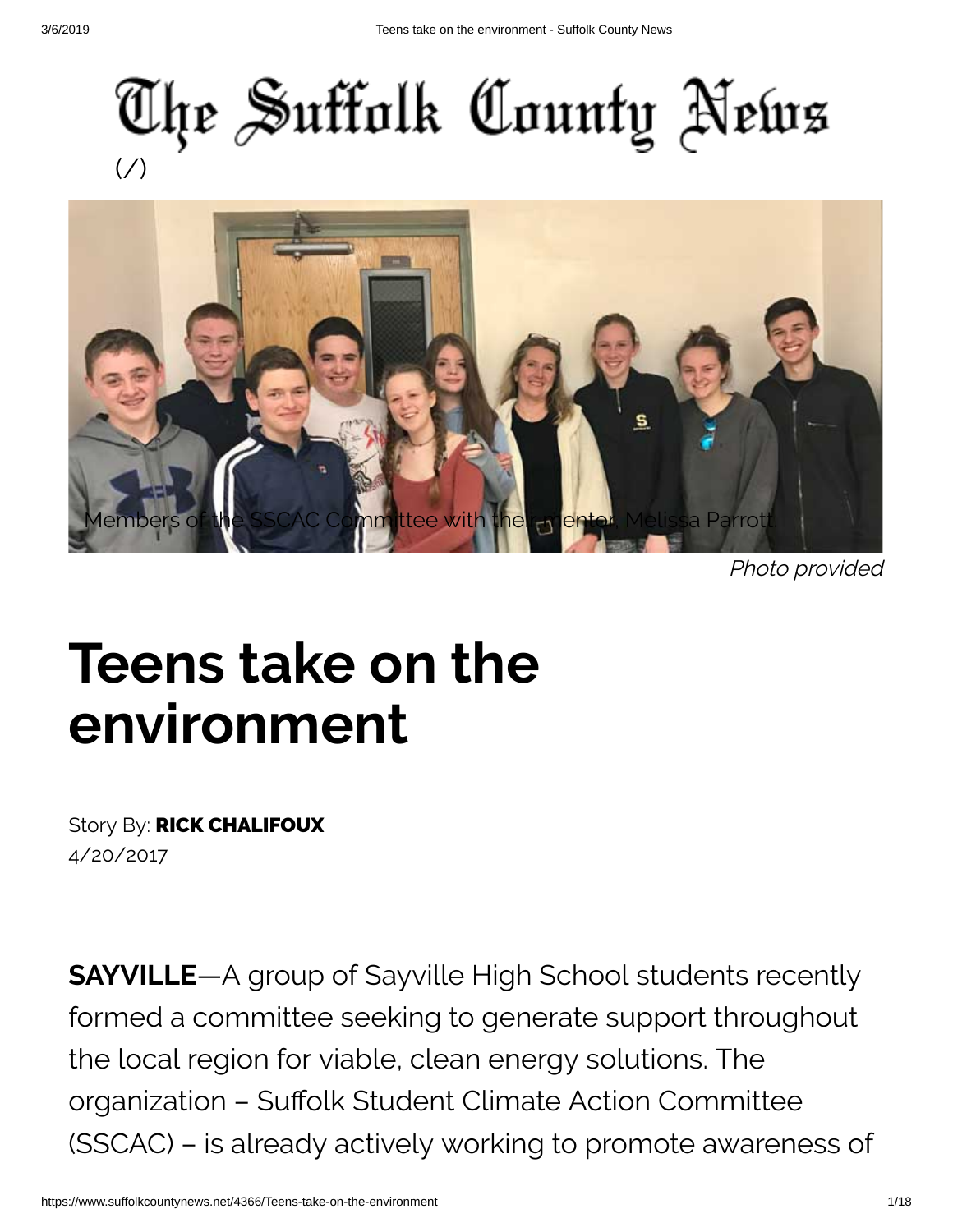the negative impacts of climate change/global warming and set goals to offset them for the benefit of the environment and future generations.

Prior to the committee's formation, Sayville senior Chloe Gaconnier embarked on a trip to Denver, Colo., with Melissa Parrott – education and outreach coordinator with the Central Pine Barrens Commission – to attend a climate change training seminar named the Climate Reality Project, which is led by former U.S. Vice President Al Gore. From March 2-4, Gore was joined by an extensive list of world-class scientists, communicators and climate experts discussing the impact of the climate crisis around the world – particularly in the United States.

The event provided Gaconnier and Parrott with the knowledge, assets and wherewithal to help build public awareness of global climate challenges, communicate about implementing realistic solutions, and offer public support for leaders at all levels of government seeking to undo the negative impacts of climate change.

The training also highlighted some of the consequences that New York and other states have suffered in recent years and may encounter in the future, as rising temperatures and increasingly unpredictable weather continue to threaten the region.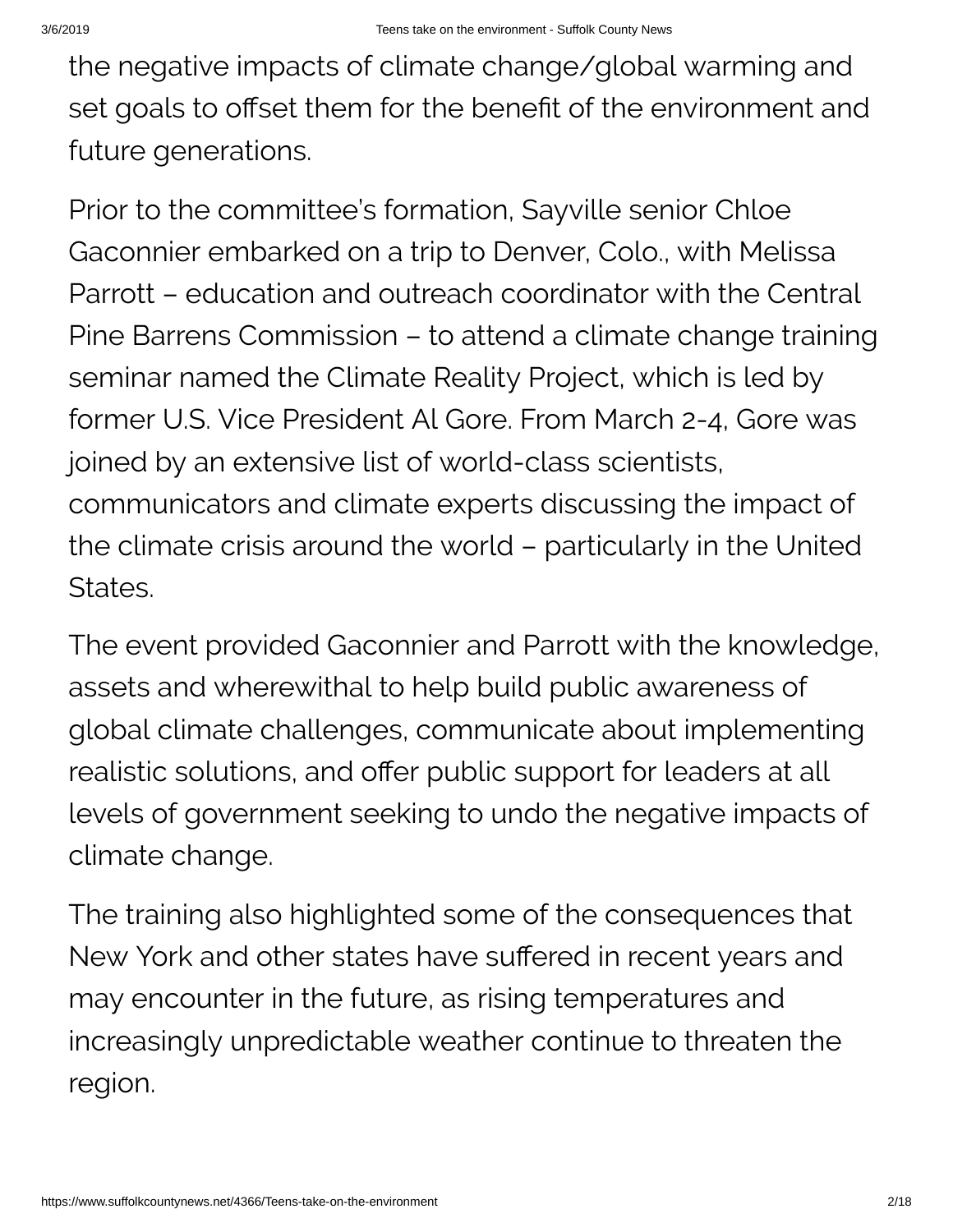"We're seeing how much our seasons have changed over the last couple of years," said Parrott, who noted that the training is bipartisan in nature and had members of multiple political parties in attendance. "It is warmer longer, winter is shorter, less rain, less snow; we are in a state of drought, and storms are stronger. We saw from Superstorm Sandy what that can bring to Long Island, and we want to help prepare for the future and talk about the solutions."

"Long Island itself is such an environmentally dependent area, and the slightest upsets can be seen impacting [our everyday lives]," said Gaconnier. "The actions we take now are going to directly affect our generation and determine how our future is."

Based on their experience, the two decided to formulate the SSCAC. The group already consists of 20 members, and they plan to expand out into other districts countywide.

"We hope to have chapters in high schools throughout Suffolk County to empower the students to act and create change," said Parrott, who noted, "They will meet with their local elected officials, create petitions, and understand that their [voices] can make a difference.

"This is their committee," said Parrott. "I'm here as a mentor to guide them, but to be successful, they have to own it. These kids are ready to make it happen. The Sayville administration has been nothing but supportive, and the goal is for Sayville to be a model for other schools in the fall."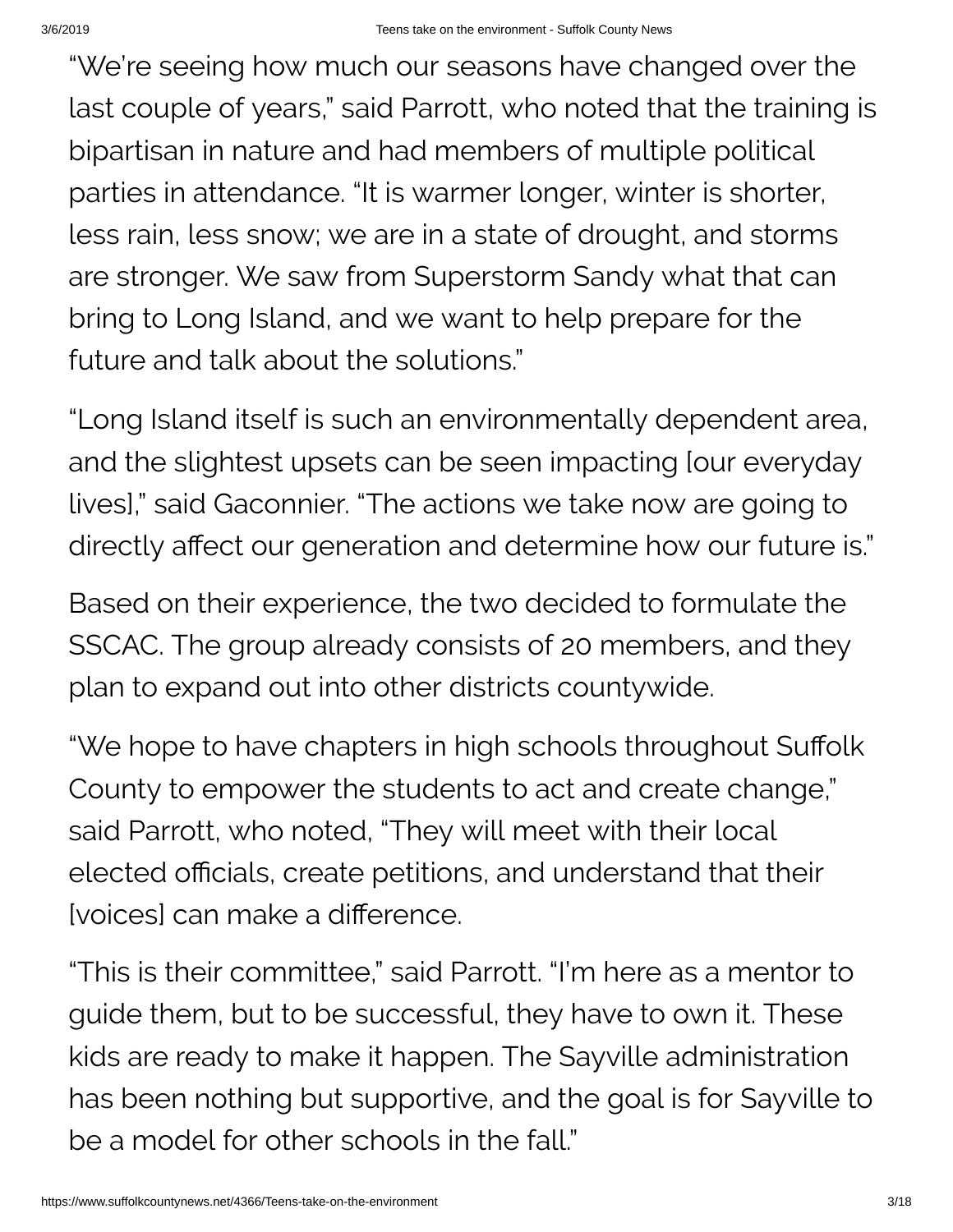Another key leader in the committee is Sayville sophomore Harrison Bench, who helped recruit many of its current dedicated members. Together, the group was able to persuade Congressman Peter King to join the bipartisan dialogue and become a part of the Climate Solutions Caucus on Capitol Hill.

"It's amazing how quickly we've been able to gain success with the club," said Bench, who has been conducting an environmental research program of his own focusing on soil for the past three years. "Our generation is really going to be the ones who are going to fix this problem, and we've been working non-stop to ensure we're successful because we know how important this is."

Ninety-seven percent of climate scientists agree that manmade climate change is a reality. Carbon pollution is warming our planet and creating weather volatility and extreme droughts, flooding, wildfires and superstorms. Right now, scientists predict that the current rate of carbon emissions will lead to an average increase in global temperatures of 7.2 degrees by the end of the century. The increase will exacerbate currently observable water shortages, droughts of agricultural lands, high tide flooding, extreme temperatures, vector-borne diseases, famine, both human and non-human geographical displacement, and the frequency/volatility of weather-related events. Land temperatures have already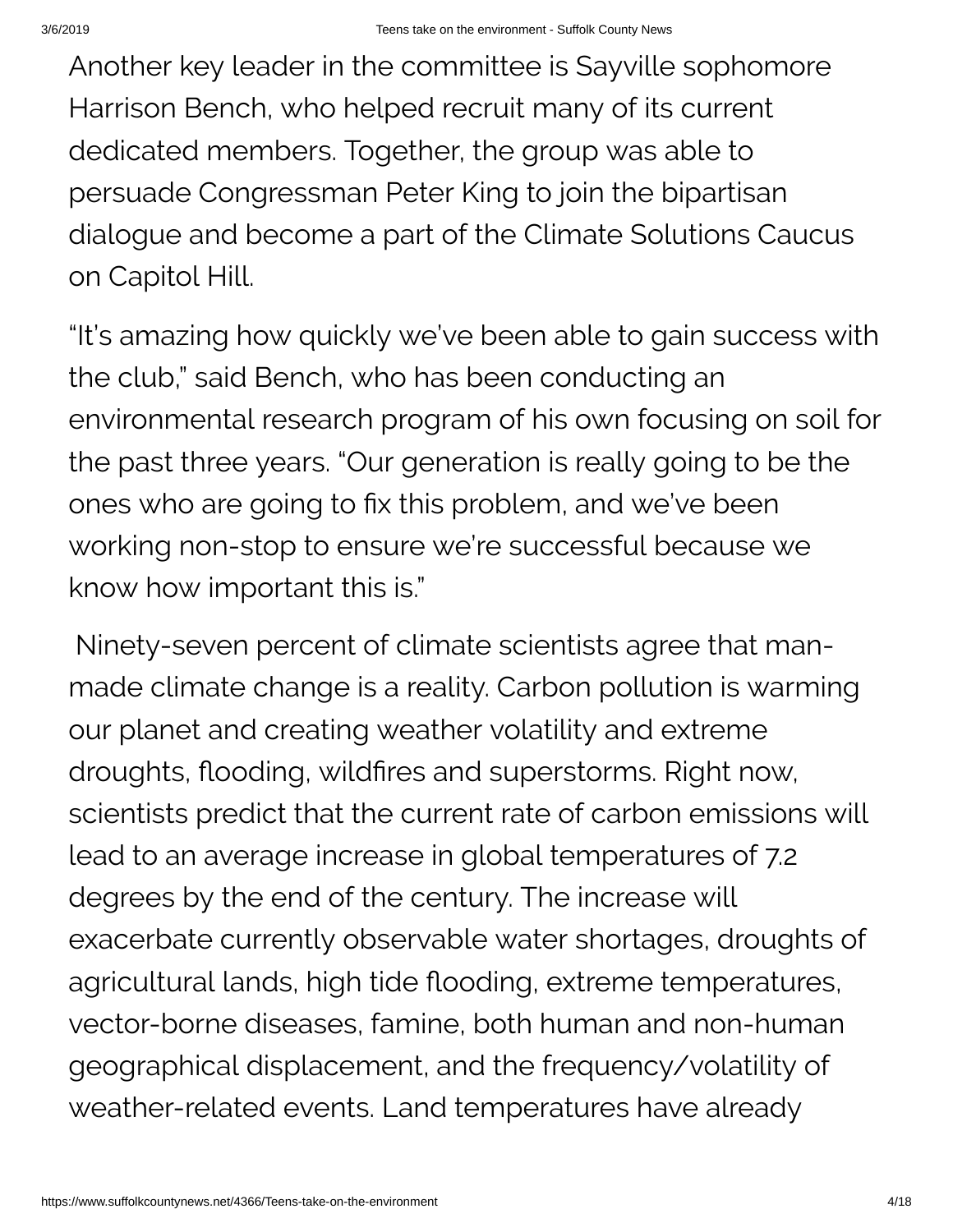exceeded 140 degrees in some areas of the world, impacting the poor and most vulnerable. Since 1970, New York's average temperature has increased by 4 degrees.

Looking ahead, the SSCAC plans to speak out at the upcoming Islip Town Board meeting next Tuesday to urge officials to get Islip on 100 percent renewable energy/electricity by 2030. They will also be present at the Seatuck Eco-Carnival this Saturday (Earth Day) to promote their message.

"Everyone here is so devoted and committed to the mission," said Bench. "It's so eye-opening and encouraging to see kids coming every week."

"Our motto is that it's better to change the laws than light bulbs," said Gaconnier. "At all of our meetings, you can tell that everyone truly wants to be there. It's extremely motivating."

"I've never seen kids like this," said Parrott. "They're so inspiring. If this is our future, I'll be able to sleep easier at night."

To learn more about the Suffolk Student Climate Action Committee, visit

www.suffolkstudentclimateactioncommittee.weebly.org (http://www.suffolkstudentclimateactioncommittee.weebly.org) o email suffolkstudentclimateaction@gmail.com.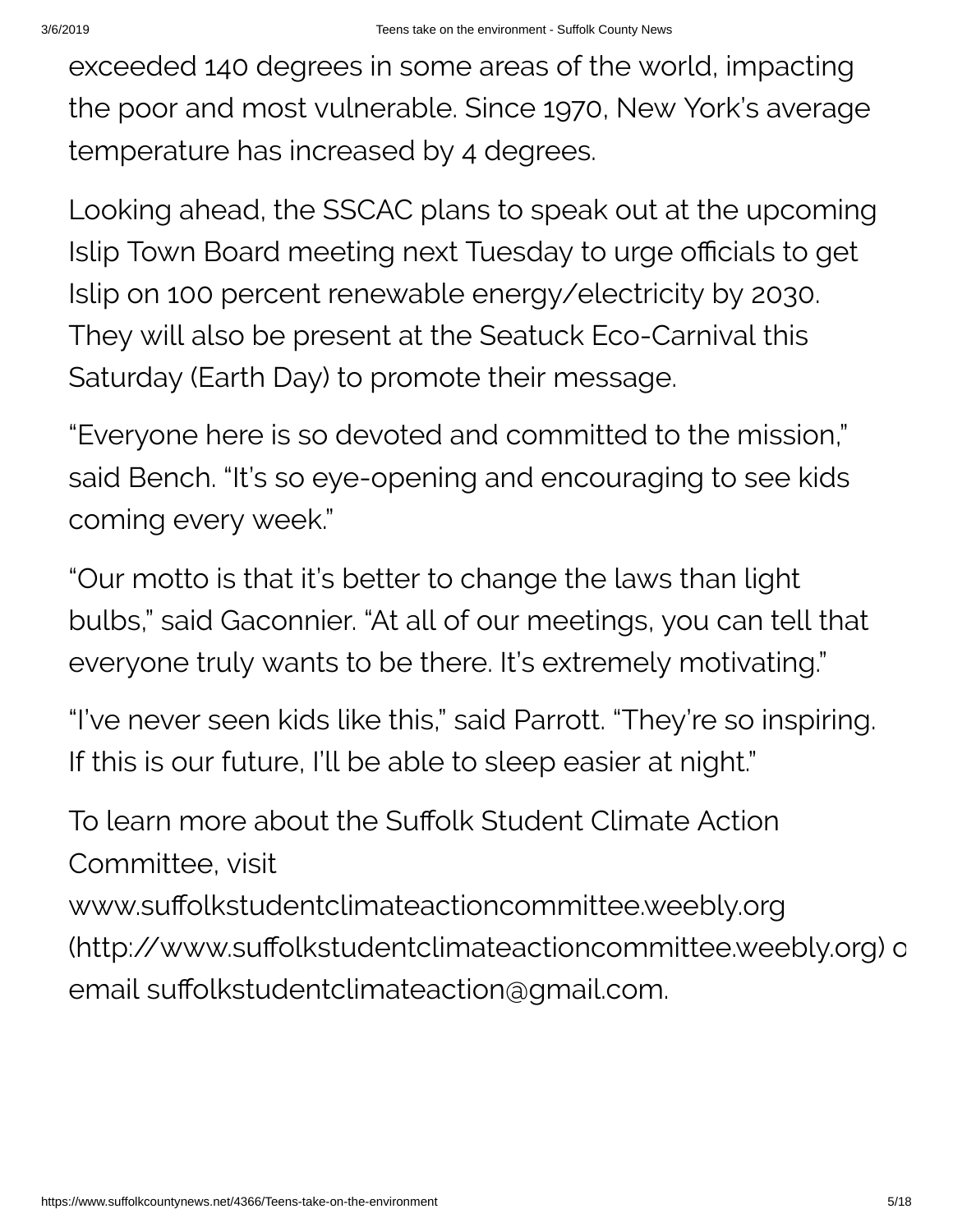Like what you have read? **Click here [\(/subscriptions/subscribe\)](https://www.suffolkcountynews.net/subscriptions/subscribe)** to subscribe to the Suffolk **County News** so you can read more stories like this, and find out everything that's going on in your town!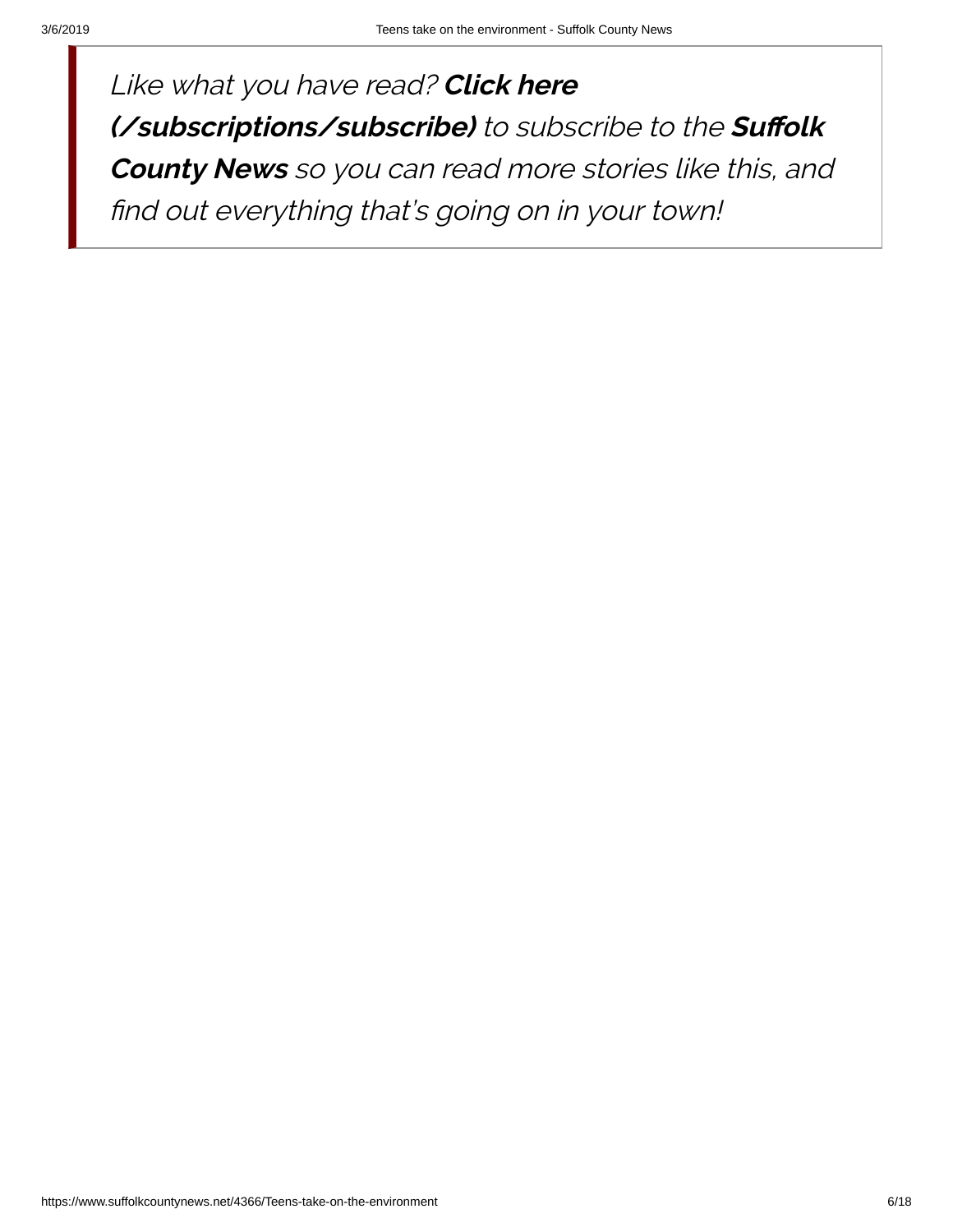

Be the first to comment.

#### **ALSO ON SUFFOLK COUNTY NEWS**

#### **Green lawns equal [polluted](https://disq.us/?url=https%3A%2F%2Fwww.suffolkcountynews.net%2F5552%2FGreen-lawns-equal-polluted-water&key=7is_ABGgpgwHl9Eq9WZPYA) water - Suffolk County News**

1 comment • 9 months ago

Avatar and well written! [Thank you](https://disq.us/?url=https%3A%2F%2Fwww.suffolkcountynews.net%2F5552%2FGreen-lawns-equal-polluted-water&key=7is_ABGgpgwHl9Eq9WZPYA) **James Bertsch** — Great message writing and publishing it!

#### **Senior [townhomes](https://disq.us/?url=https%3A%2F%2Fwww.suffolkcountynews.net%2F6380%2FSenior-townhomes-approved&key=YjesWradsrctB-sP8o6x3w) approved - Suffolk County News**

1 comment • 21 days ago

**tommariner** — Turning Long FÀ Avatan sland into Queens, one [development](https://disq.us/?url=https%3A%2F%2Fwww.suffolkcountynews.net%2F6380%2FSenior-townhomes-approved&key=YjesWradsrctB-sP8o6x3w) at a time.

#### **Half year in review - Suffolk County News**

1 comment • 2 months ago

Avatar MS-13, the gang that has killed **TerryLicia** — [NOTHING](https://disq.us/?url=https%3A%2F%2Fwww.suffolkcountynews.net%2F6256%2FHalf-year-in-review&key=wnbvjARTaVsr3YCtAdZxjA) about 18 KIDS in YOUR county ....... …

#### **Sisters accept library offer - Suffolk [County](https://disq.us/?url=https%3A%2F%2Fwww.suffolkcountynews.net%2F5979%2FSisters-accept-library-offer&key=KPY8YDxCM8pJs4NPkEcTzg) News**

2 comments • 5 months ago

Avatar have your head stuck in a hole to **Marnel** — John C. You [probably](https://disq.us/?url=https%3A%2F%2Fwww.suffolkcountynews.net%2F5979%2FSisters-accept-library-offer&key=KPY8YDxCM8pJs4NPkEcTzg) notice all the homes n …

[✉](https://disqus.com/) **<sup>S</sup> <sup>b</sup> ib** [d](https://publishers.disqus.com/engage?utm_source=suffolkcountynews&utm_medium=Disqus-Footer) **Add Di <sup>t</sup> it Add Di Add**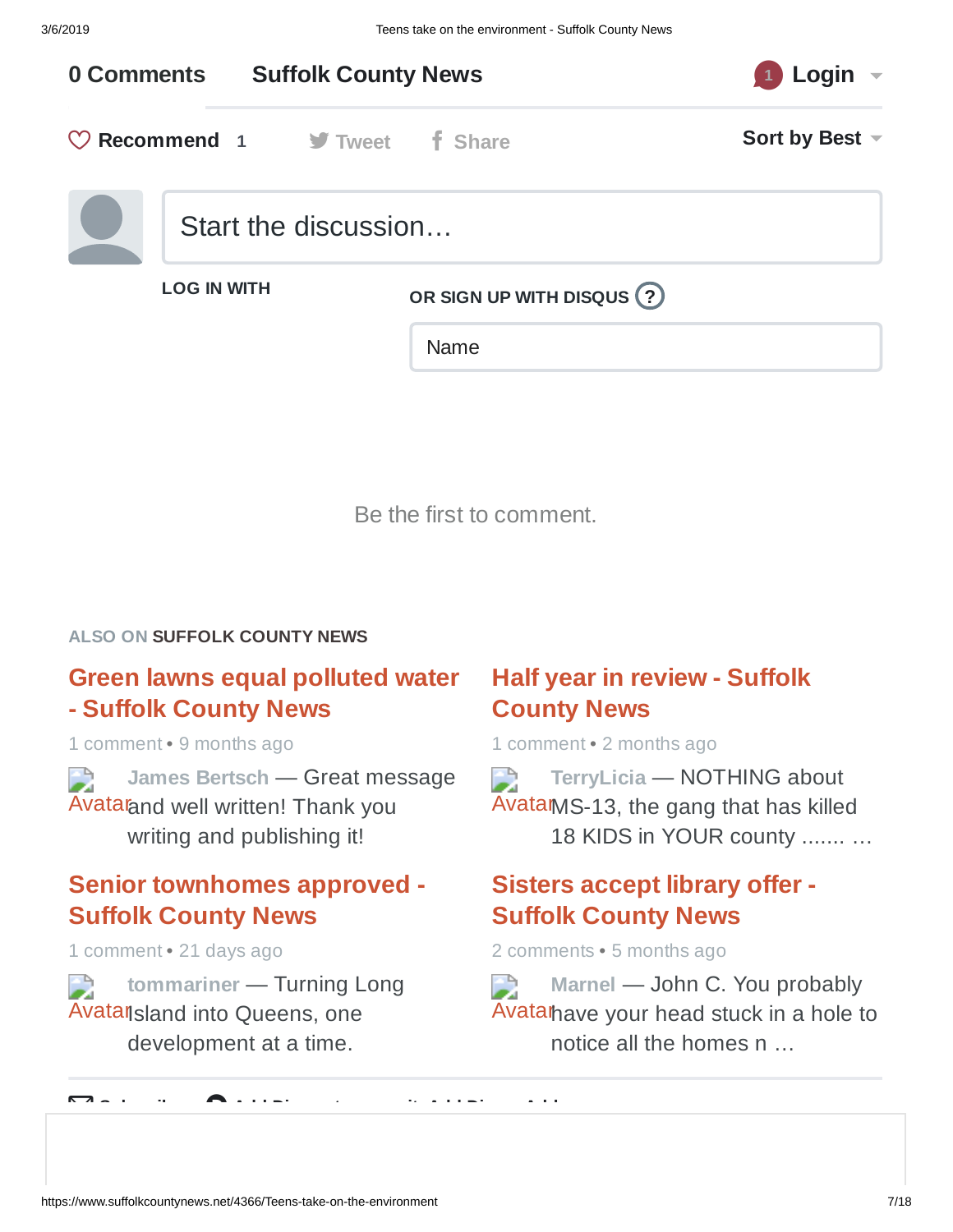

## Already a Subscriber?

#### **DOWNLOAD ISSUES [\(/DOWNLOAD\)](https://www.suffolkcountynews.net/download)**



**DOWNLOAD [\(HTTPS://LIADVANCE.BLOB.CORE.WINDOWS.NET/ISSUE-CLAS](https://liadvance.blob.core.windows.net/issue-classifieds/1_%20Classified%203-7.pdf)**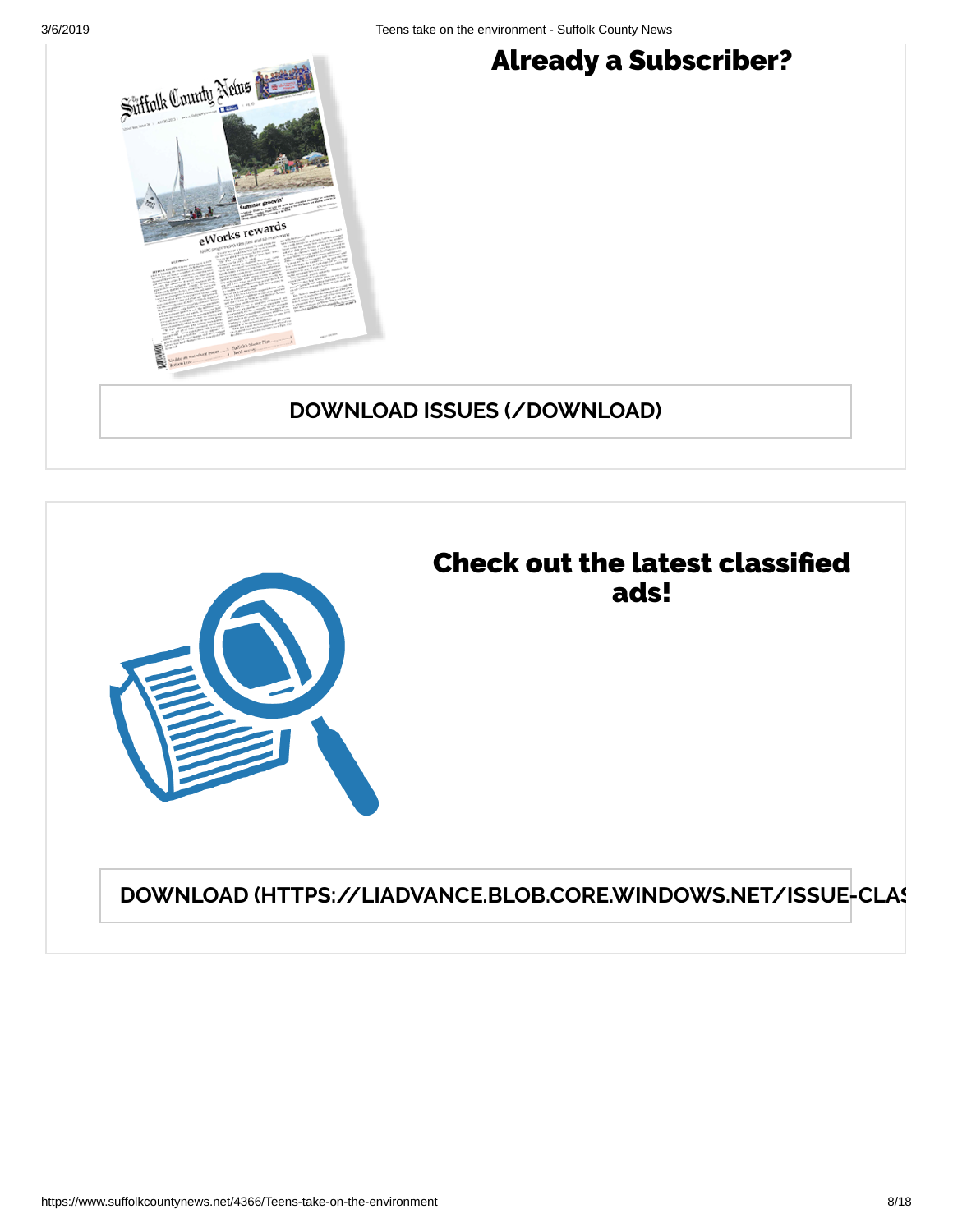# TRENDING ARTICLES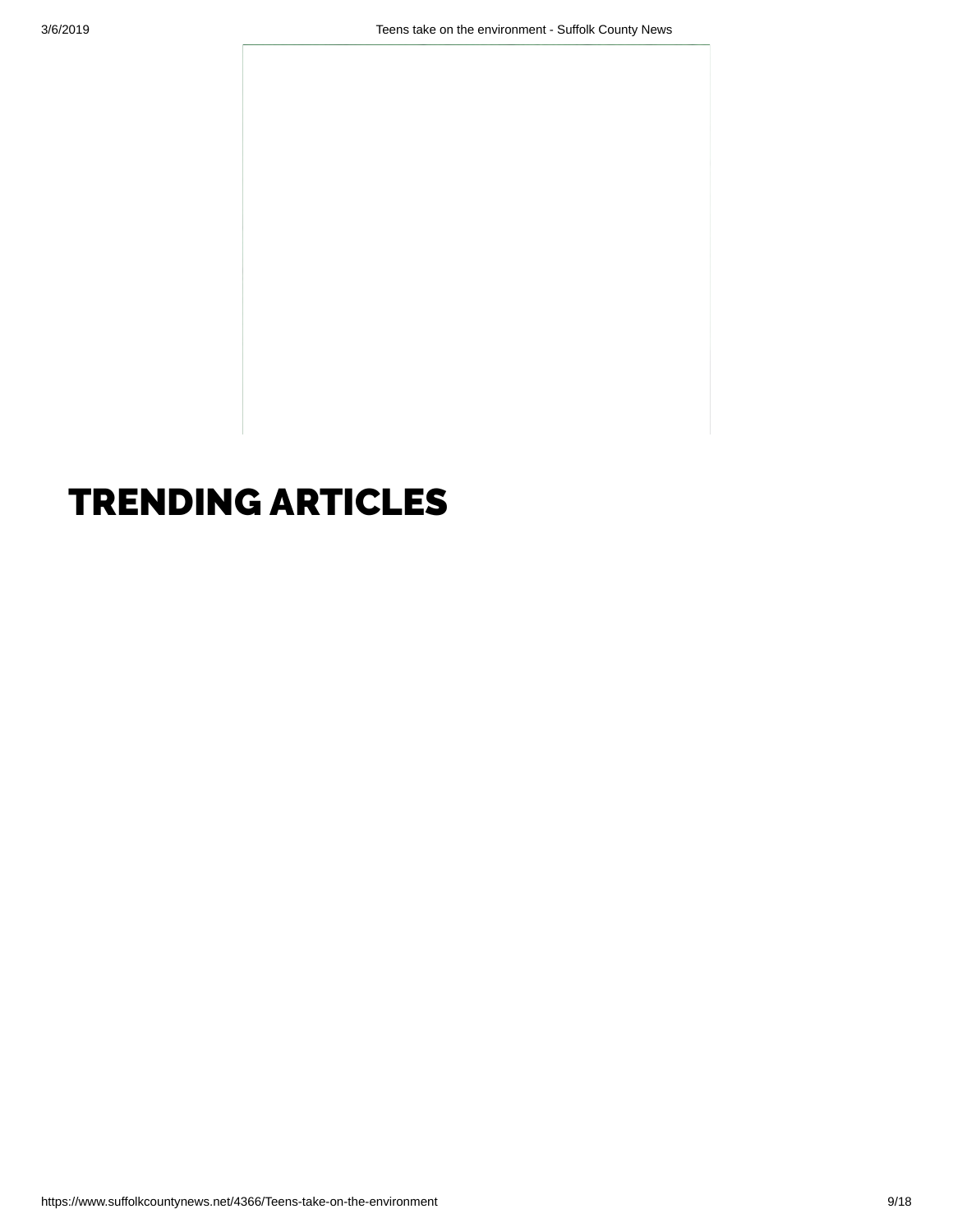

# Beware of invasive species

[\(/6435/Beware-of-invasive-species\)](https://www.suffolkcountynews.net/6435/Beware-of-invasive-species)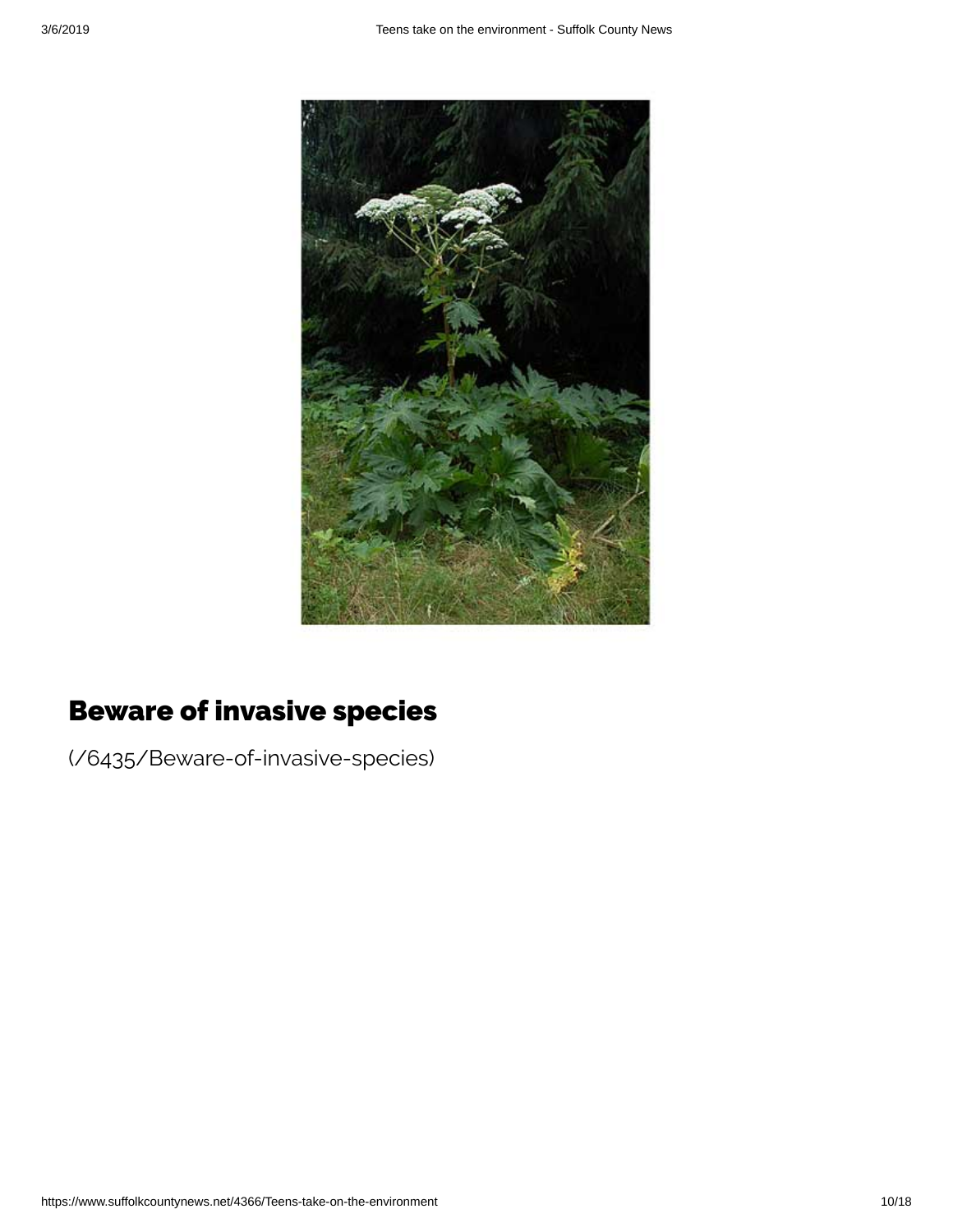

# Legal marijuana in question

[\(/6402/Legal-marijuana-in-question\)](https://www.suffolkcountynews.net/6402/Legal-marijuana-in-question)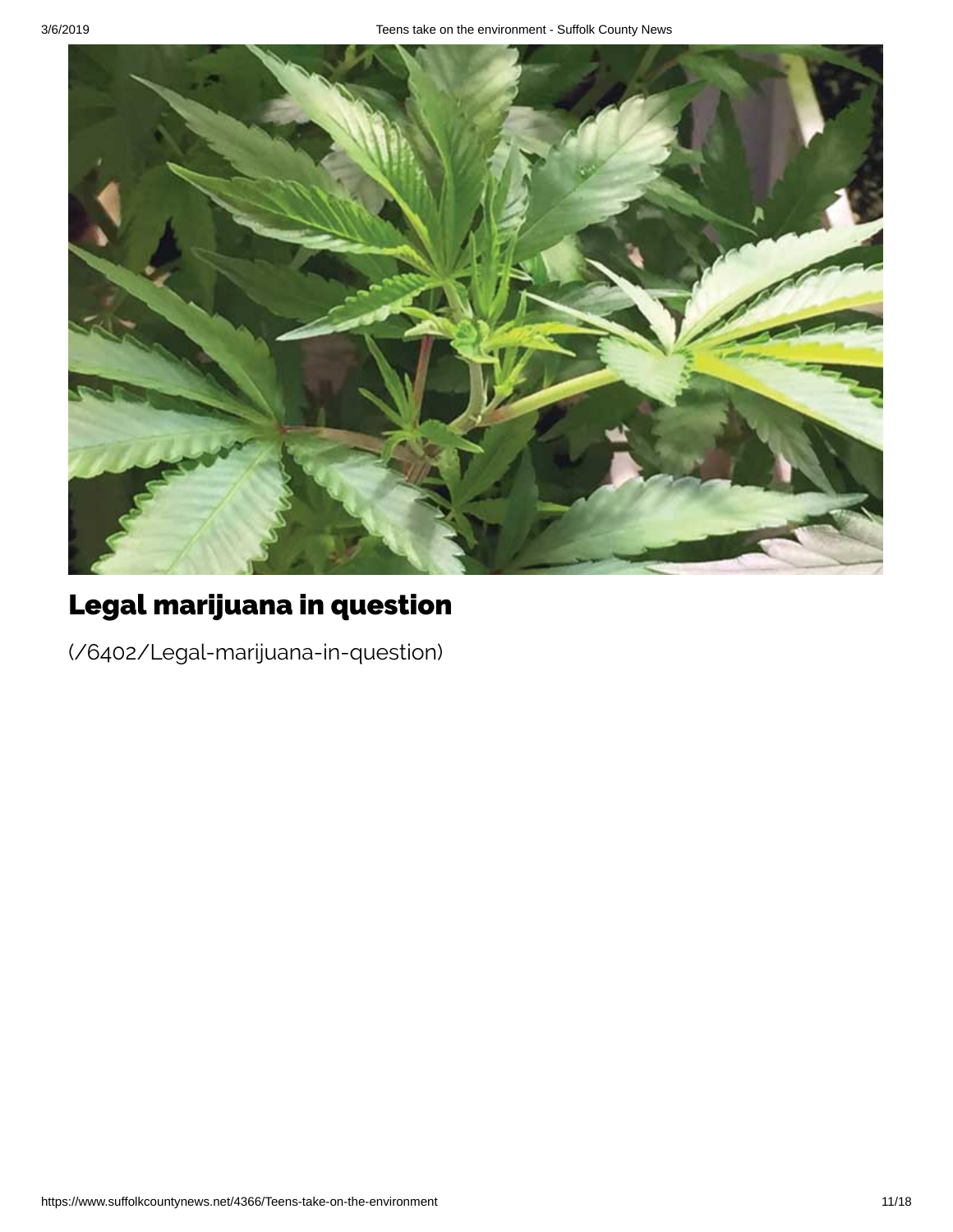

# [Sacred](https://www.suffolkcountynews.net/6405/Sacred-pipes) pipes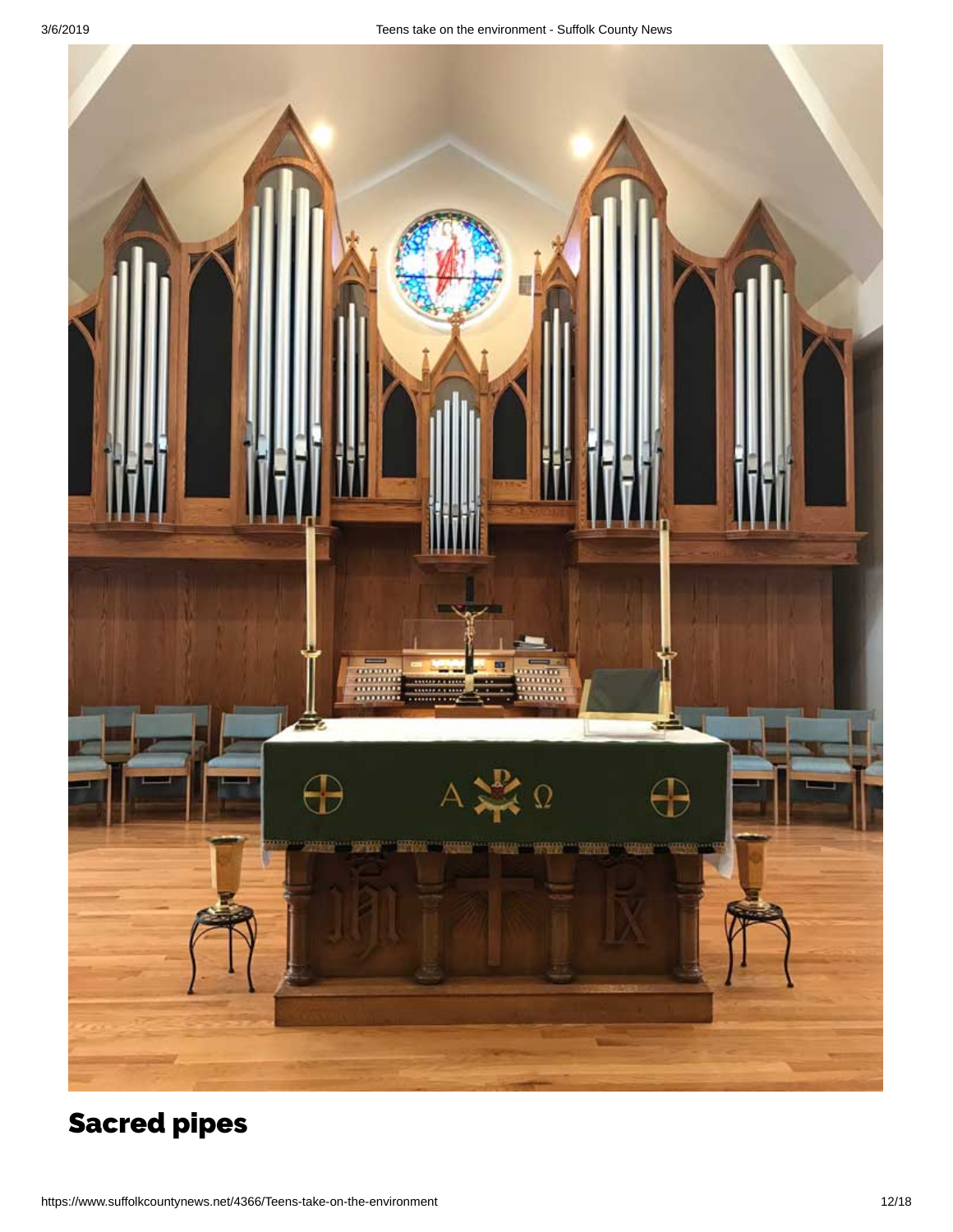



#### Suffolk's Schneider saga

(/6408/Suffolks-Schneider-saga)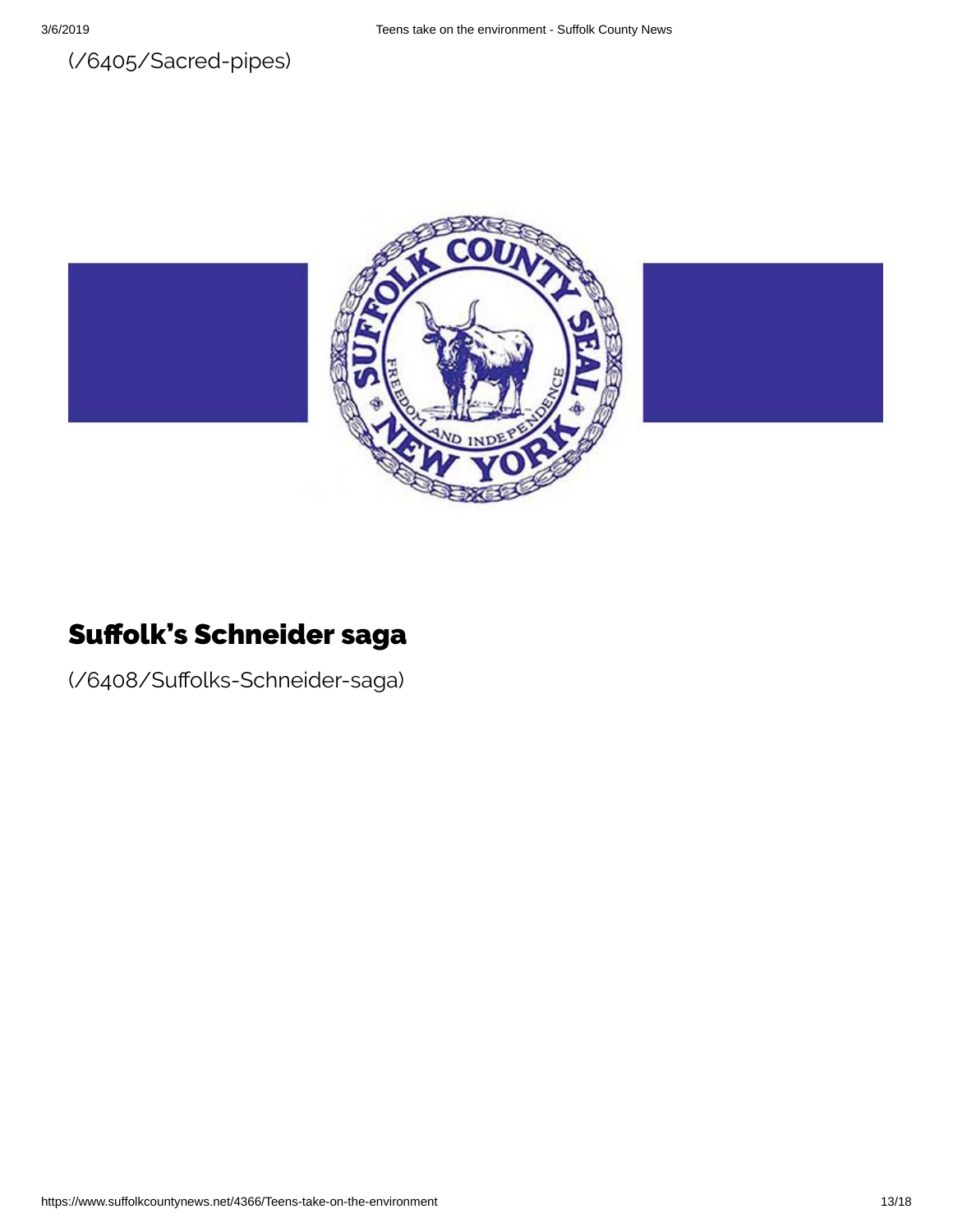

# Meet BBP's grand marshal

[\(/6409/Meet-BBPs-grand-marshal\)](https://www.suffolkcountynews.net/6409/Meet-BBPs-grand-marshal)

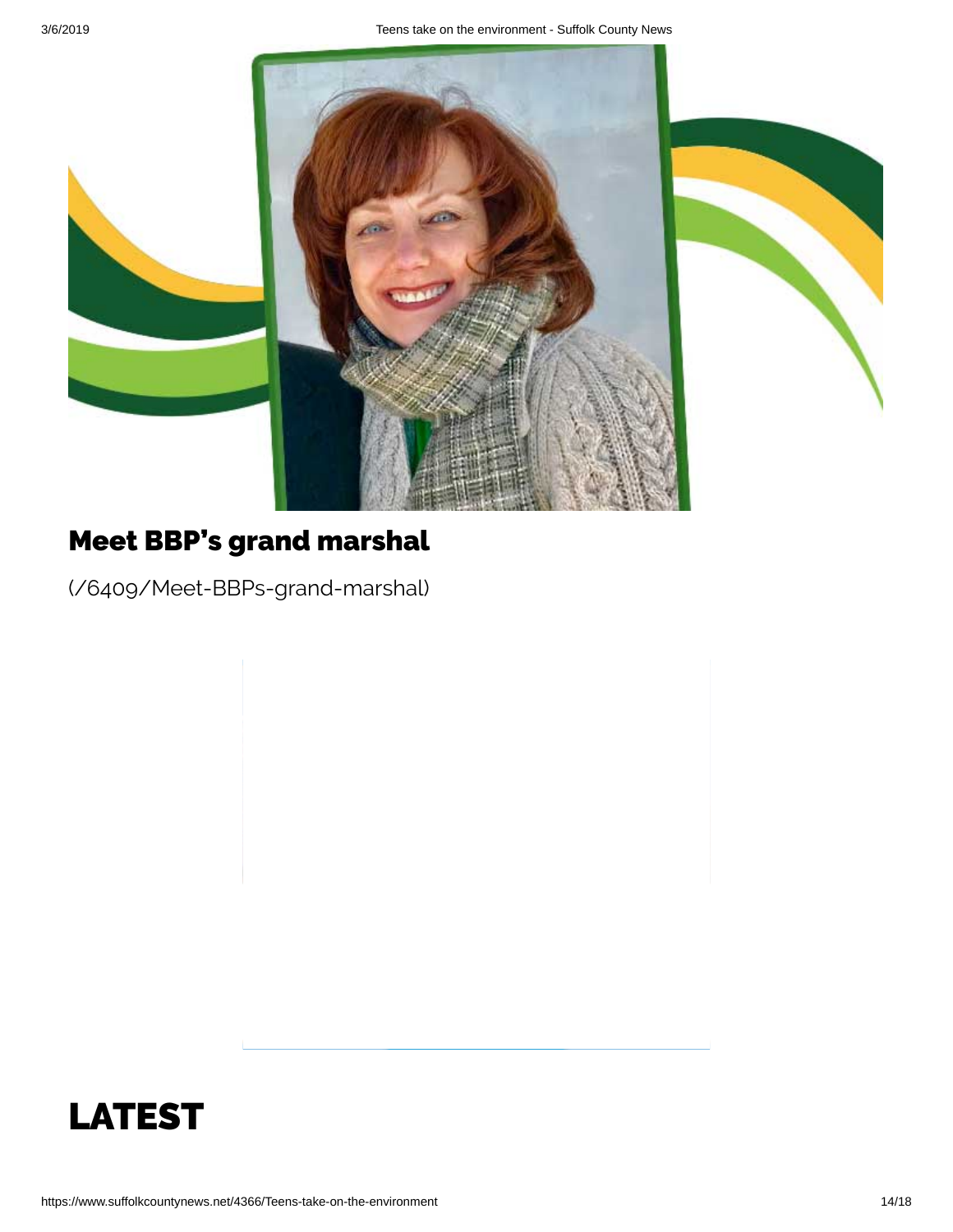

# Where should Suffolk stand on marijuana?

(/6429/Where-should-Suffolk-stand-on-marijuana)



#### Townhouses approved

[\(/6431/Townhouses-approved\)](https://www.suffolkcountynews.net/6431/Townhouses-approved)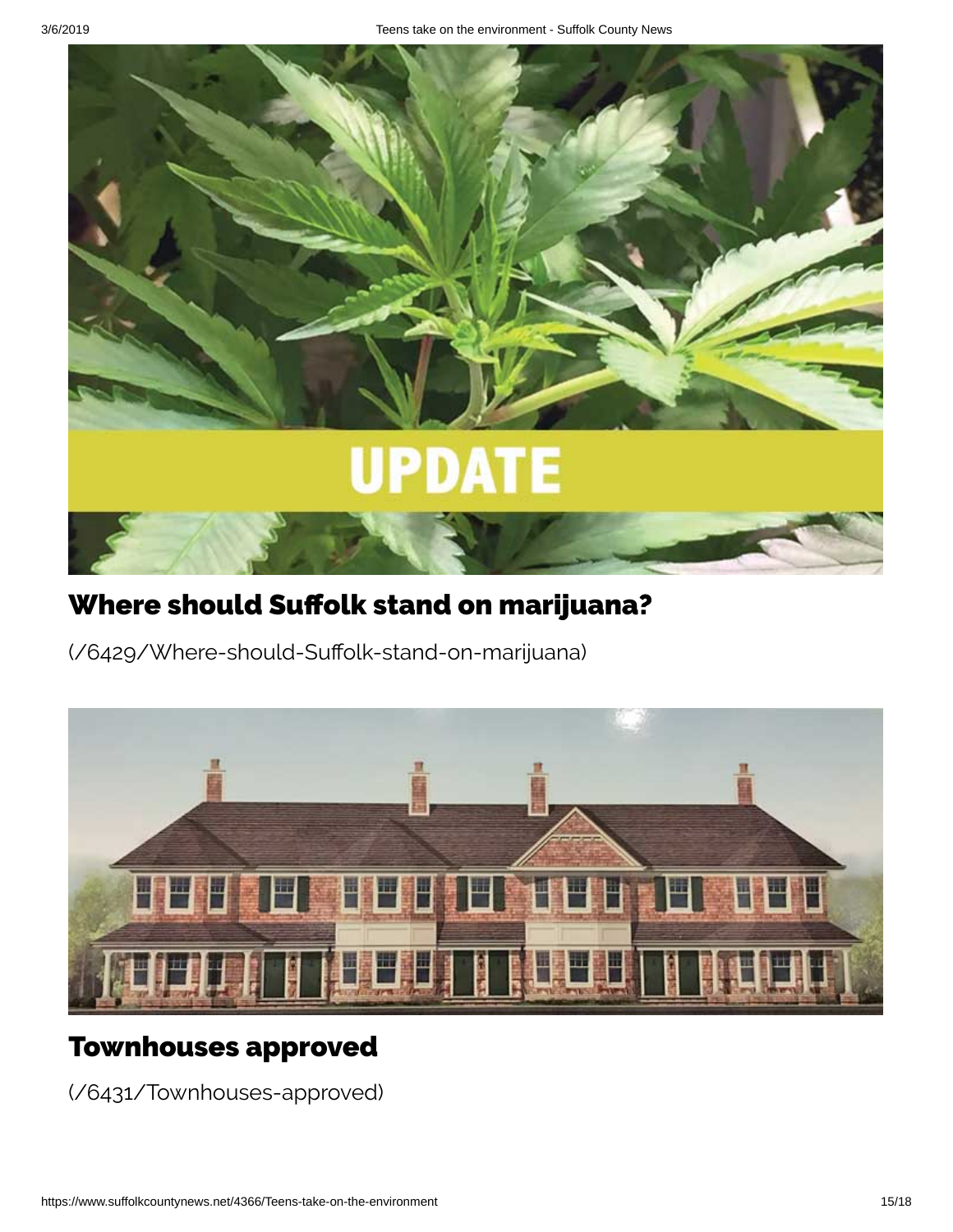

# Bellone plan would set up fund for tax credits

[\(/6433/Bellone-plan-would-set-up-fund-for-tax-credits\)](https://www.suffolkcountynews.net/6433/Bellone-plan-would-set-up-fund-for-tax-credits)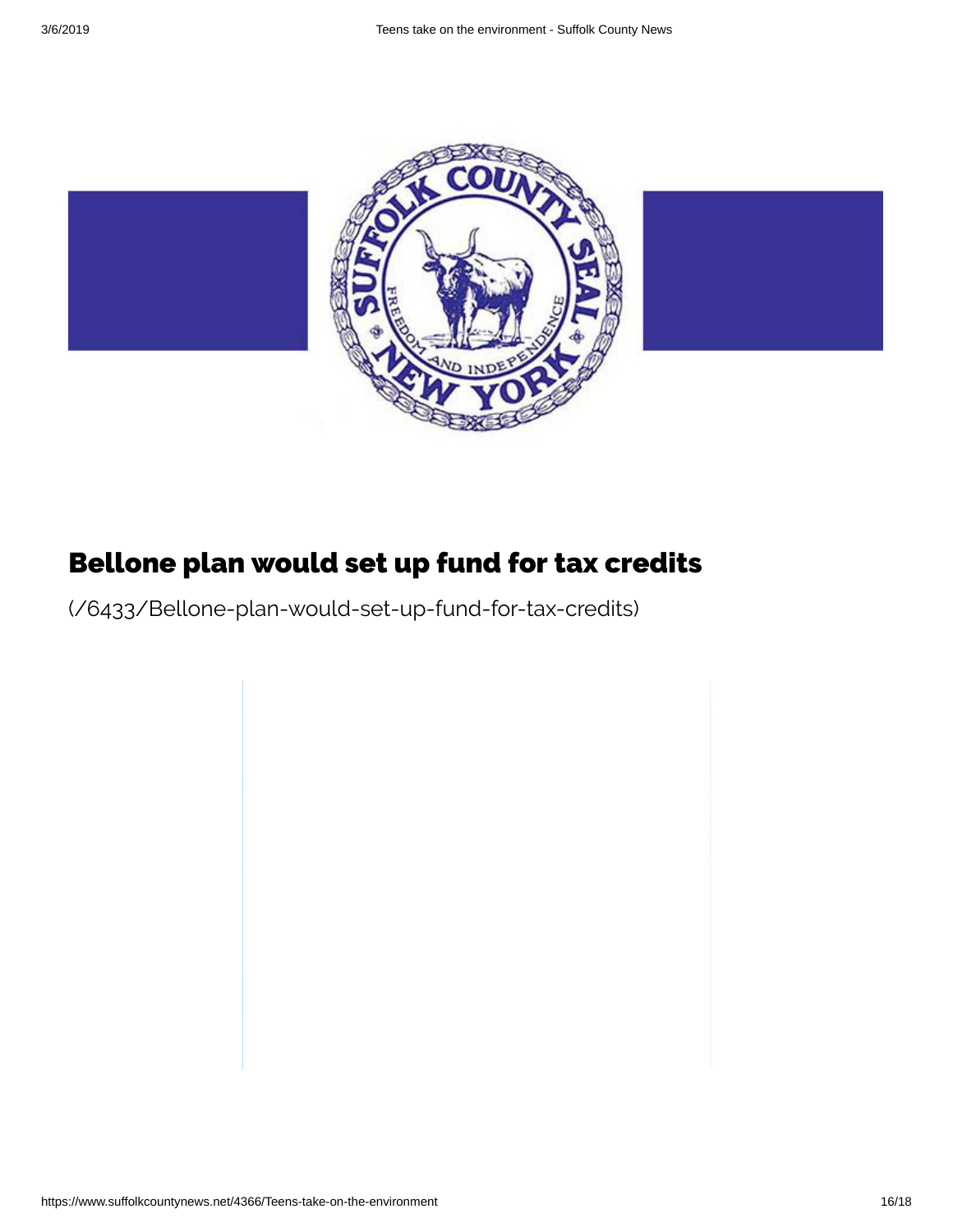

#### Got a News Tip?

**SUBMIT [\(/CONTACT\)](https://www.suffolkcountynews.net/contact)**



#### Specia l Occasion?

**CONTACT [\(/CONTACT\)](https://www.suffolkcountynews.net/contact)**



## Advert ise With Us!

**CLICK HERE [\(/ADVERTISING\)](https://www.suffolkcountynews.net/advertising)**

# The Suffolk County News

#### **About**

Sayville's newspaper, The Suffolk County News, was founded in 1884 and was originally named the Sayville News. Walter Burling of Southampton was its founder and first editor. He started quite a number of small newspapers on Long Island. Why he started them but didn't remain, we will never know.

#### **Links**

About [\(/about\)](https://www.suffolkcountynews.net/about) Staff (/staff) Events [\(/events\)](https://www.suffolkcountynews.net/events) Advertise [\(/advertising\)](https://www.suffolkcountynews.net/advertising) Letters to the Editor [\(/contact\)](https://www.suffolkcountynews.net/contact) Email Us [\(/contact\)](https://www.suffolkcountynews.net/contact)

Long Island Advance [\(https://www.longislandadvance.net\)](https://www.longislandadvance.net/) Islip Bulletin [\(https://www.islipbulletin.net\)](https://www.islipbulletin.net/) Suffolk County News (https://www.suffolkcountynews.net)